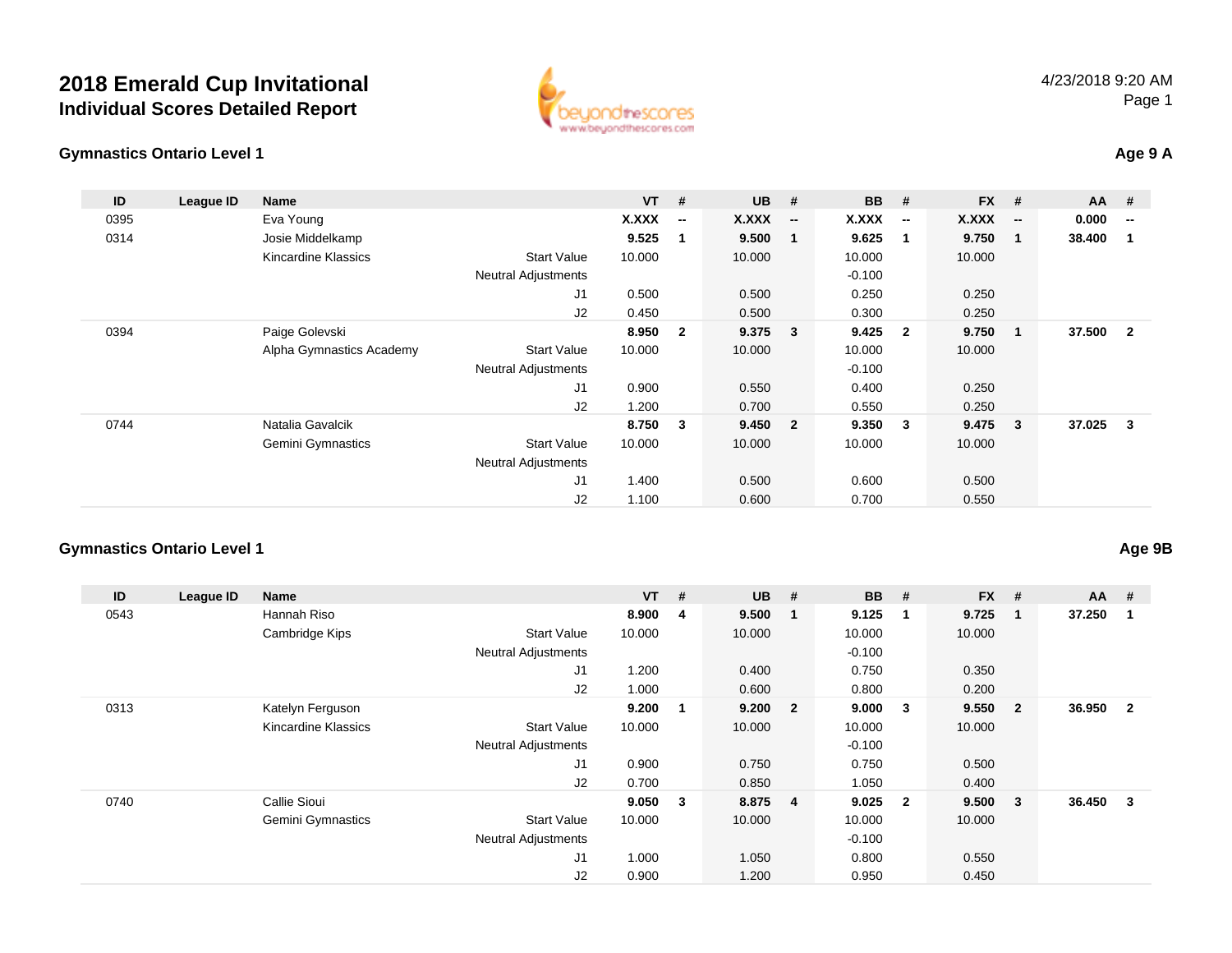# **2018 Emerald Cup Invitational Individual Scores Detailed Report**



# 4/23/2018 9:20 AM

Page 2

| 0315 | Jaclyne Newman      |                            | 9.075  | $\mathbf{2}$ | $9.150 \t3$ | 8.800    | 4   | 8.875  | $\overline{4}$ | 35.900 | 4  |
|------|---------------------|----------------------------|--------|--------------|-------------|----------|-----|--------|----------------|--------|----|
|      | Kincardine Klassics | <b>Start Value</b>         | 10.000 |              | 10.000      | 10.000   |     | 10.000 |                |        |    |
|      |                     | <b>Neutral Adjustments</b> |        |              |             | $-0.100$ |     |        |                |        |    |
|      |                     | J1                         | 1.000  |              | 0.800       | 1.100    |     | 1.100  |                |        |    |
|      |                     | J2                         | 0.850  |              | 0.900       | 1.100    |     | 1.150  |                |        |    |
| 0316 | Natalie Newman      |                            | 8.750  | -5           | 8.175 5     | 8.625    | - 5 | 8.700  | - 5            | 34.250 | -5 |
|      | Kincardine Klassics | <b>Start Value</b>         | 10.000 |              | 10.000      | 10.000   |     | 10.000 |                |        |    |
|      |                     | <b>Neutral Adjustments</b> |        |              |             | $-0.100$ |     |        |                |        |    |
|      |                     | J1                         | 1.400  |              | 1.950       | 1.450    |     | 1.500  |                |        |    |
|      |                     | J2                         | 1.100  |              | 1.700       | 1.100    |     | 1.100  |                |        |    |

### **Gymnastics Ontario Level 1**

| ID   | League ID | Name                            |                            | <b>VT</b> | #              | <b>UB</b> | #                       | BB       | #                       | <b>FX</b> | #                       | $AA$ # |                         |
|------|-----------|---------------------------------|----------------------------|-----------|----------------|-----------|-------------------------|----------|-------------------------|-----------|-------------------------|--------|-------------------------|
| 0883 |           | Alessandra Orsi                 |                            | 8.750     | 5              | 9.575     | $\overline{1}$          | 9.350    | $\overline{1}$          | 9.250     | $\overline{\mathbf{4}}$ | 36.925 | 1                       |
|      |           | <b>Gold Medal Gymnastics</b>    | <b>Start Value</b>         | 10.000    |                | 10.000    |                         | 10.000   |                         | 10.000    |                         |        |                         |
|      |           |                                 | <b>Neutral Adjustments</b> |           |                |           |                         |          |                         |           |                         |        |                         |
|      |           |                                 | J1                         | 1.500     |                | 0.400     |                         | 0.600    |                         | 0.800     |                         |        |                         |
|      |           |                                 | J2                         | 1.000     |                | 0.450     |                         | 0.700    |                         | 0.700     |                         |        |                         |
| 0195 |           | Kennedy Prescott                |                            | 9.125     | $\overline{2}$ | 9.350     | $\overline{\mathbf{2}}$ | 8.950    | $\overline{4}$          | 9.350     | $\overline{2}$          | 36.775 | $\overline{\mathbf{2}}$ |
|      |           | Georgian Bay Phoenix Gymnastics | <b>Start Value</b>         | 10.000    |                | 10.000    |                         | 10.000   |                         | 10.000    |                         |        |                         |
|      |           |                                 | <b>Neutral Adjustments</b> |           |                |           |                         |          |                         |           |                         |        |                         |
|      |           |                                 | J1                         | 0.950     |                | 0.700     |                         | 0.900    |                         | 0.700     |                         |        |                         |
|      |           |                                 | J2                         | 0.800     |                | 0.600     |                         | 1.200    |                         | 0.600     |                         |        |                         |
| 0402 |           | Cailyn McCrindle                |                            | 8.950     | 3              | 9.125     | $\overline{\mathbf{3}}$ | 9.125    | $\overline{\mathbf{2}}$ | 9.525     | $\mathbf{1}$            | 36.725 | $\mathbf{3}$            |
|      |           | Alpha Gymnastics Academy        | <b>Start Value</b>         | 10.000    |                | 10.000    |                         | 10.000   |                         | 10.000    |                         |        |                         |
|      |           |                                 | <b>Neutral Adjustments</b> |           |                |           |                         | $-0.100$ |                         |           |                         |        |                         |
|      |           |                                 | J1                         | 1.000     |                | 0.950     |                         | 0.800    |                         | 0.400     |                         |        |                         |
|      |           |                                 | J2                         | 1.100     |                | 0.800     |                         | 0.750    |                         | 0.550     |                         |        |                         |
| 0311 |           | Calleigha McGuigan              |                            | 9.175     | $\mathbf{1}$   | 9.025     | $\overline{4}$          | 9.125    | $\overline{\mathbf{2}}$ | 9.350     | $\overline{2}$          | 36.675 | $\overline{4}$          |
|      |           | Kincardine Klassics             | <b>Start Value</b>         | 10.000    |                | 10.000    |                         | 10.000   |                         | 10.000    |                         |        |                         |
|      |           |                                 | <b>Neutral Adjustments</b> |           |                |           |                         | $-0.100$ |                         |           |                         |        |                         |
|      |           |                                 | J1                         | 0.950     |                | 1.100     |                         | 0.750    |                         | 0.700     |                         |        |                         |
|      |           |                                 | J2                         | 0.700     |                | 0.850     |                         | 0.800    |                         | 0.600     |                         |        |                         |
| 0310 |           | Monica MacRae                   |                            | 8.850     | 4              | 8.800     | 5                       | 7.050    | - 5                     | 9.225     | 5                       | 33.925 | 5                       |
|      |           | Kincardine Klassics             | <b>Start Value</b>         | 10.000    |                | 10.000    |                         | 10.000   |                         | 10.000    |                         |        |                         |
|      |           |                                 | <b>Neutral Adjustments</b> |           |                |           |                         |          |                         |           |                         |        |                         |
|      |           |                                 | J <sub>1</sub>             | 1.000     |                | 1.100     |                         | 3.000    |                         | 0.850     |                         |        |                         |
|      |           |                                 | J2                         | 1.300     |                | 1.300     |                         | 2.900    |                         | 0.700     |                         |        |                         |

**Age 10**